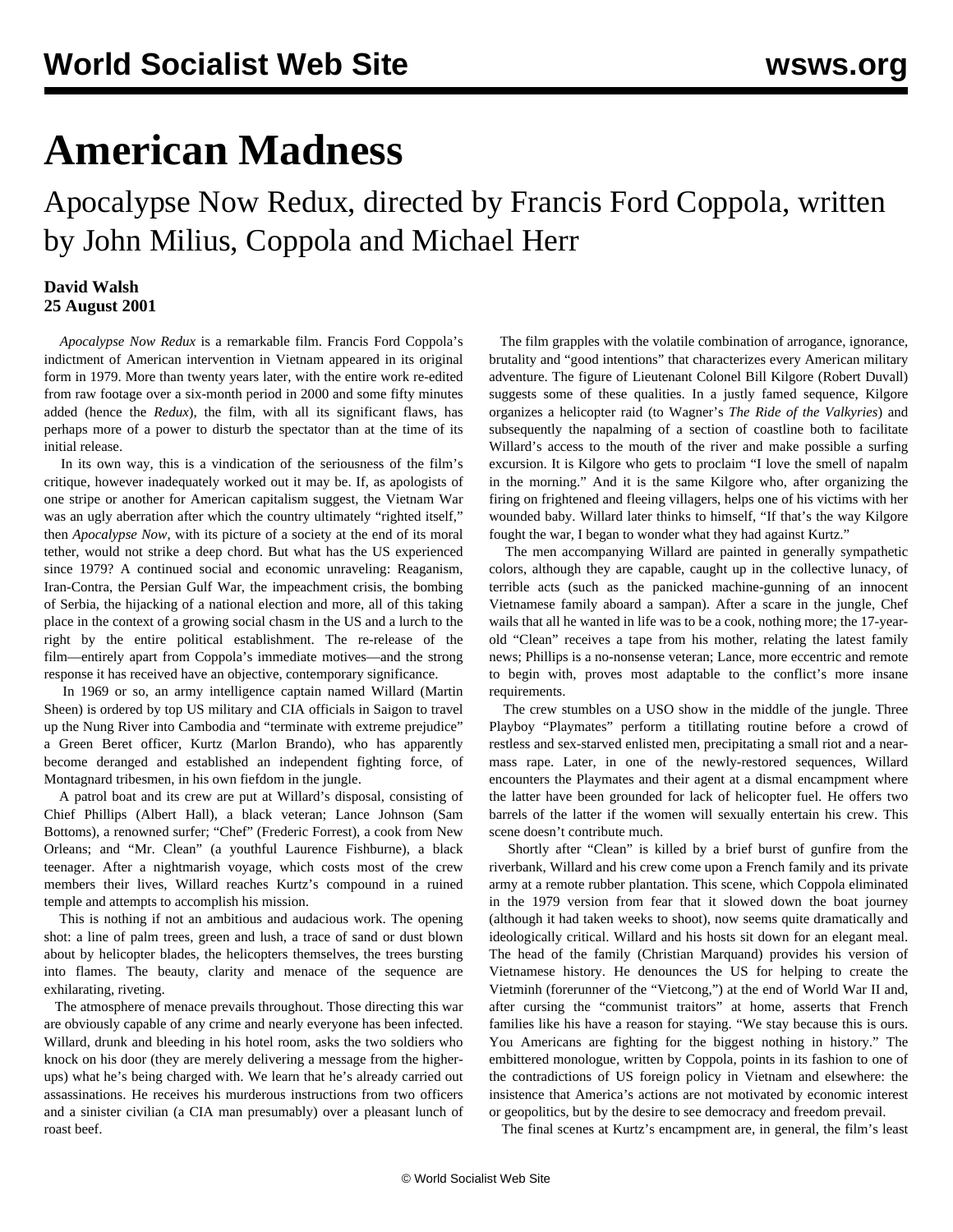convincing. Brando is charismatic, but his character's philosophizing (some of it improvised) about freedom, violence and the absurdity of existence adds up to relatively little. Dennis Hopper is simply irritating as a burned out photojournalist and Kurtz admirer. The strongest moment comes when Brando sits in the doorway among a group of local children and reads to Willard (at the time his prisoner) from *Time* magazine, exposing the mendacity of the administration in Washington. This scene was also newly added.

 *Apocalypse Now* conveys less the "insanity of the war in Vietnam," which one has heard so much about, than the degree to which the violence endemic in American society was projected into Vietnam. There are scarcely any Vietnamese in the film. America largely supplies the insanity in Vietnam. It supplies Kilgore, his napalm, his Wagner and his surfboard. It supplies "Death from above" and "I love the smell of napalm in the morning" and "Terminate with extreme prejudice." There is madness in the behavior, in the very relationships of the Americans. The havoc arises organically from a psychotic state of society. When the chief insists that the sampan must be searched, a bureaucratic formality, Willard objects. It will delay his mission, but also he senses that it will not end well—as it does not. One has an uneasy feeling that every time a group of Americans forms, violence will erupt. And Kurtz is the crowning figure in this universal mayhem.

 In inflicting itself on Vietnam, American capitalism at the same time projected its crisis and failure as a society on a screen in such a fashion that they became visible to the entire world. And the war not only embodied that crisis and failure, it deepened them. This is another truth that radiates from *Apocalypse Now* like a beam of light—no country, one realizes, could ever possibly be the same after an experience like this. "Peace" and "normalcy" may return, for the time being, but this is a society heading for disaster.

 The weakness of the Kurtz sequence, largely an anti-climax, is bound up with the intellectual dichotomy at the heart of his film, which Coppola never resolved or even seriously addressed. At its most valuable, *Apocalypse Now* —in any of its versions—is a concrete and passionate condemnation of American conduct in Vietnam and, by extension, a devastating picture of the society capable of perpetrating such a monstrous series of crimes. At its murkiest and least coherent, the film is a trite meditation, worthy of a third-year English major, on the supposedly bifurcated human soul.

 The latter notion is introduced early in the film by the deceptively softspoken general (G.D. Spradlin, a wonderful "character" actor) who presides over the meeting at which Willard receives his orders. He pontificates about the "conflict in every human heart between the rational and the irrational, between good and evil." The French patriarch's widowed daughter-in-law (Aurore Clément), who takes Willard to bed, tells him "There are two of you. One that loves and one that kills." The theme is returned to a number of times.

 Some of this is inherited from Joseph Conrad's *Heart of Darkness* (1902), the novella that served loosely as an inspiration for John Milius's screenplay (Coppola, as noted, and Michael Herr also had a hand in the final script). In Conrad's work Kurtz is a Belgian ivory trader who journeys to the depths of the Congolese jungle and "reverts" to a state of savagery, succumbing to the basest temptations. In fact, one is encouraged to believe, he has discovered the beast that lies just beneath the civilized veneer. Marlow, the narrator, recognizes an aspect of himself in Kurtz and, at the same time, the possibility of controlling his own "heart of darkness."

 A corollary perhaps of Social Darwinism, this type of argument, taken to its logical conclusion, functions as an apology for the abuses and cruelties of the existing social order. After all, the reasoning goes, brutality corresponds to the "natural" human state. Each man or woman is a killer or potential killer at heart.

Milius, a **Retorious Daunticommunist** (and *no* manly individualism (*Conan the Barbarian*, 1982) no doubt contributed his own confusion to the mix. As Willard examines Kurtz's record and writings en route to the jungle stronghold, we are led to believe that the Green Beret officers has certain insights into the nature of the US war effort. But of what sort? Initially at least, the filmmakers paint Kurtz as a "hard-line" military man, disgusted by the refusal of his superiors back in Saigon ("four-star clowns") to wage a total war. At moments the film seems to suggest that the US might have prevailed if only its forces had had more determined and ruthless leadership. This is the "we were stabbed in the back by the liberals" argument of the paranoid right wing. (Milius is currently a member of the board of directors of the National Rifle Association!) Brando in person seems to steer the character in another, although not all that clear-cut, direction.

 Intellectual unclarity lies at the root of many of the film's problems. Coppola can be taken to task (and has been) for a number of sins. There is a good deal in *Apocalypse Now* that is pretentious or banal (including virtually the entire narration), and much that is unrealized. And, frankly, the drama that was made of the legendary difficulties involved in shooting the film (Martin Sheen's heart attack, the typhoon that stalled filming, various episodes of drug-taking, love affairs, Brando's supposed antics, a budget that climbed from \$13 to \$30 million as filming lasted 238 days instead of 150, etc.) was not merely tiresome, it seemed to function as a means of diverting attention from the essential muddiness of the filmmaker's conceptions.

 There is, for example, the question of the film's "literary" and classical references. On the one hand, journeying by river is legitimately resonant of motifs in American literature (Mark Twain's *Huckleberry Finn* and *Life on the Mississippi* in particular). Indeed there is something almost comforting in the story's *structure*: the crew, a haven of relative stability, encountering and leaving behind a succession of mostly unhinged characters on its voyage upstream. On the other hand, however, the effort to fashion the film's narrative into some sort of archetypal warrior's quest (a "philosophic inquiry into the mythology of war," Coppola calls it today) is merely a distraction, in my view, or worse. There are echoes of *The Odyssey* (the three "Siren"-Playmates and so on), Norse mythology (the Valkyries) and the Arthurian legends ("Lance," as in Lancelot; "Mr. Clean," who dies a virgin like Sir Galahad), among others. Kurtz (himself a character out of a work of fiction) is shown to be reading J.G. Frazer's *The Golden Bough* (1890), the comparative study of magic, folklore and religion that demonstrated parallel beliefs in primitive and Christian cultures. The simultaneous ritual slaughters of Kurtz and an ox, as well as the subsequent behavior of the "natives" toward Willard (he who kills a god becomes a god), presumably refer to certain of Frazer's anthropological findings.

 The latter sort of abstract and empty "universalizing" (universals without content) would also tend to dissolve the elements of social and political critique if it were wholeheartedly pursued. After all, these two perspectives work at cross-purposes. If Willard's activity (and the activity of all involved) accords with the ineluctable in human destiny, a voyage that "every man must make," so to speak, then how can a distinct, identifiable group of officials in the US government and the ruling social stratum more generally be held responsible for their actions?

 Fortunately, this element of the work is not wholeheartedly pursued. Other—more mundane and intellectually healthier—concerns are also in operation. (Although the inability to fully reconcile the two arguments, reflected in Coppola's failure to come up with a satisfactory ending, nearly wrecked the project.) In a director's statement concerning the new version of *Apocalypse Now*, Coppola observes that virtually every war film is an "anti-war" film and continues: "My film is more of an 'antilie' film, in that the fact that a culture can lie about what's really going on in warfare, that people are being brutalized, tortured, maimed and killed,